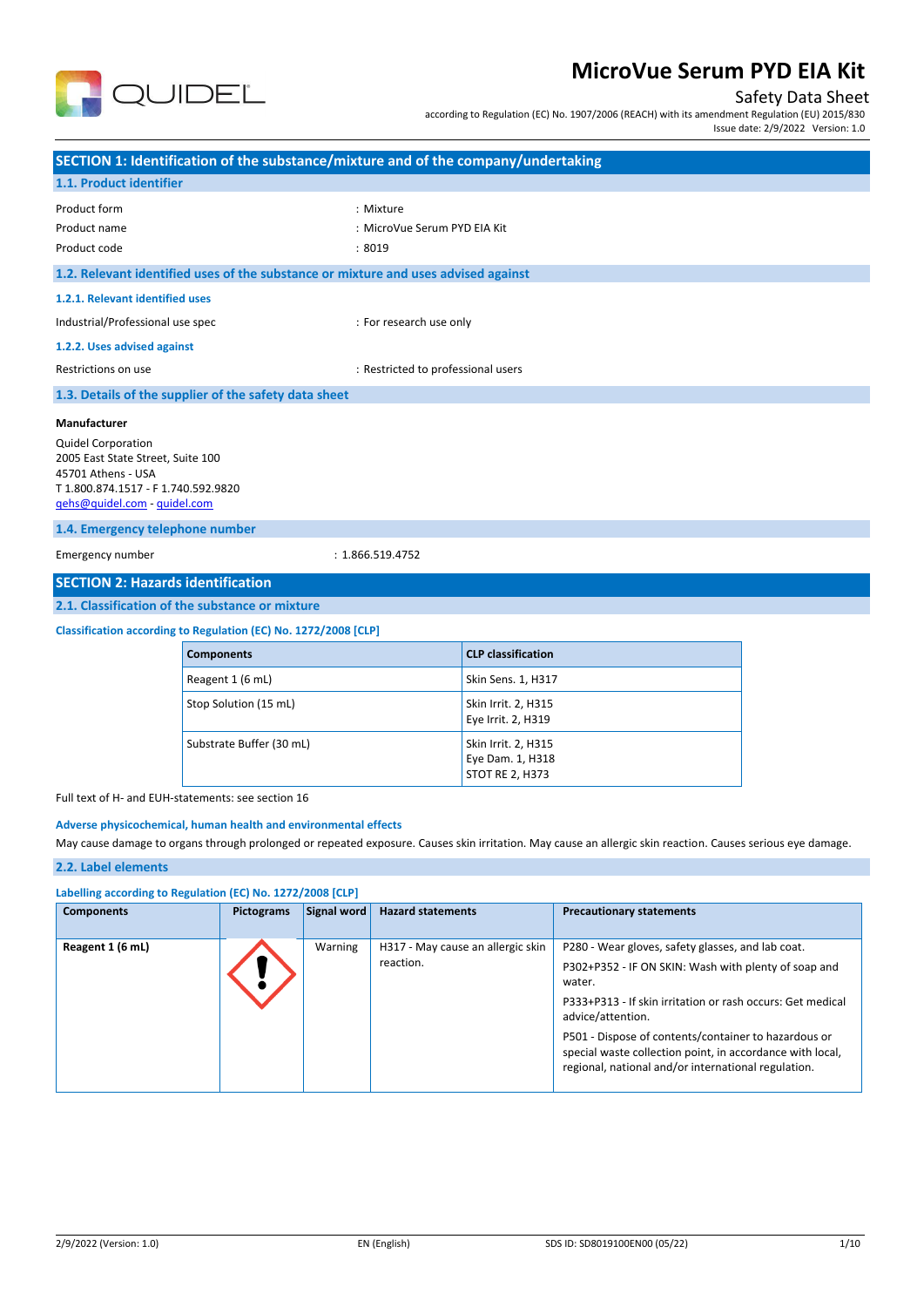

# Safety Data Sheet

according to Regulation (EC) No. 1907/2006 (REACH) with its amendment Regulation (EU) 2015/830

|                          |         |                                                                                                                         | Issue date: 2/9/2022 Version: 1.0                                                                                                                                        |
|--------------------------|---------|-------------------------------------------------------------------------------------------------------------------------|--------------------------------------------------------------------------------------------------------------------------------------------------------------------------|
| Stop Solution (15 mL)    | Warning | H315 - Causes skin irritation.                                                                                          | P264 - Wash hands thoroughly after handling.                                                                                                                             |
|                          |         | H319 - Causes serious eye                                                                                               | P280 - Wear gloves, safety glasses, and lab coat.                                                                                                                        |
|                          |         | irritation.                                                                                                             | P302+P352 - IF ON SKIN: Wash with plenty of soap and<br>water.                                                                                                           |
|                          |         |                                                                                                                         | P305+P351+P338 - IF IN EYES: Rinse cautiously with water<br>for several minutes. Remove contact lenses, if present and<br>easy to do. Continue rinsing.                  |
|                          |         |                                                                                                                         | P332+P313 - If skin irritation occurs: Get medical<br>advice/attention.                                                                                                  |
|                          |         |                                                                                                                         | P337+P313 - If eye irritation persists: Get medical<br>advice/attention.                                                                                                 |
|                          |         |                                                                                                                         | P362+P364 - Take off contaminated clothing and wash it<br>before reuse.                                                                                                  |
| Substrate Buffer (30 mL) | Danger  | H315 - Causes skin irritation.                                                                                          | P260 - Do not breathe mist, spray.                                                                                                                                       |
|                          |         | H318 - Causes serious eye<br>damage.<br>H373 - May cause damage to<br>organs through prolonged or<br>repeated exposure. | P264 - Wash hands thoroughly after handling.                                                                                                                             |
|                          |         |                                                                                                                         | P280 - Wear gloves, safety glasses, and lab coat.                                                                                                                        |
|                          |         |                                                                                                                         | P302+P352 - IF ON SKIN: Wash with plenty of soap and<br>water.                                                                                                           |
|                          |         |                                                                                                                         | P305+P351+P338 - IF IN EYES: Rinse cautiously with water<br>for several minutes. Remove contact lenses, if present and<br>easy to do. Continue rinsing.                  |
|                          |         |                                                                                                                         | P332+P313 - If skin irritation occurs: Get medical<br>advice/attention.                                                                                                  |
|                          |         |                                                                                                                         | P501 - Dispose of contents/container to hazardous or<br>special waste collection point, in accordance with local,<br>regional, national and/or international regulation. |

## **2.3. Other hazards**

Contains no PBT/vPvB substances ≥ 0.1% assessed in accordance with REACH Annex XIII

## **SECTION 3: Composition/information on ingredients**

# **3.1. Substances**

## Not applicable

#### **3.2. Mixtures**

| <b>Name</b>                           | <b>Chemical name</b>                                                                                                                                  |                                                                         |                                                                                                     | <b>CAS No</b><br>EC-No. | %                                    | <b>CLP classification</b>                                                                                                                                                                    |
|---------------------------------------|-------------------------------------------------------------------------------------------------------------------------------------------------------|-------------------------------------------------------------------------|-----------------------------------------------------------------------------------------------------|-------------------------|--------------------------------------|----------------------------------------------------------------------------------------------------------------------------------------------------------------------------------------------|
| Substrate Buffer (30 mL)              | Diethanolamine                                                                                                                                        |                                                                         |                                                                                                     | $111 - 42 - 2$          | $10 - 15$                            | Acute Tox. 4 (Oral), H302<br>Skin Irrit. 2, H315<br>Eye Dam. 1, H318<br><b>STOT RE 2, H373</b>                                                                                               |
| Stop Solution (15 mL)                 | sodium hydroxide                                                                                                                                      |                                                                         |                                                                                                     | 1310-73-2               | $1 - 5$                              | Met. Corr. 1, H290<br>Skin Corr. 1A, H314<br>Eye Dam. 1, H318                                                                                                                                |
| Reagent 1 (6 mL)                      | Mixture for ProClin 300:<br>5-chloro-2-methyl-2H-isothiazol-3-one [EC no.<br>247-500-7] and 2-methyl-2H -isothiazol-3-one<br>[EC no. 220-239-6] (3:1) |                                                                         |                                                                                                     | 55965-84-9              | 0.05                                 | Acute Tox. 3 (Oral), H301<br>Acute Tox. 3 (Dermal), H311<br>Acute Tox. 3 (Inhalation), H331<br>Skin Corr. 1B, H314<br>Skin Sens. 1, H317<br>Aquatic Acute 1, H400<br>Aquatic Chronic 1, H410 |
| <b>Specific concentration limits:</b> |                                                                                                                                                       |                                                                         |                                                                                                     |                         |                                      |                                                                                                                                                                                              |
| <b>Name</b>                           |                                                                                                                                                       | <b>Product identifier</b>                                               |                                                                                                     |                         | <b>Specific concentration limits</b> |                                                                                                                                                                                              |
| sodium hydroxide                      |                                                                                                                                                       | (CAS No) 1310-73-2<br>(EC-No.) 215-185-5<br>(EC Index-No.) 011-002-00-6 | (0.5 ≤C < 2) Eye Irrit. 2, H319<br>0.5 ≤C < 2) Skin Irrit. 2, H315<br>2 ≤C < 5) Skin Corr. 1B, H314 |                         |                                      |                                                                                                                                                                                              |

( 5 ≤C < 100) Skin Corr. 1A, H314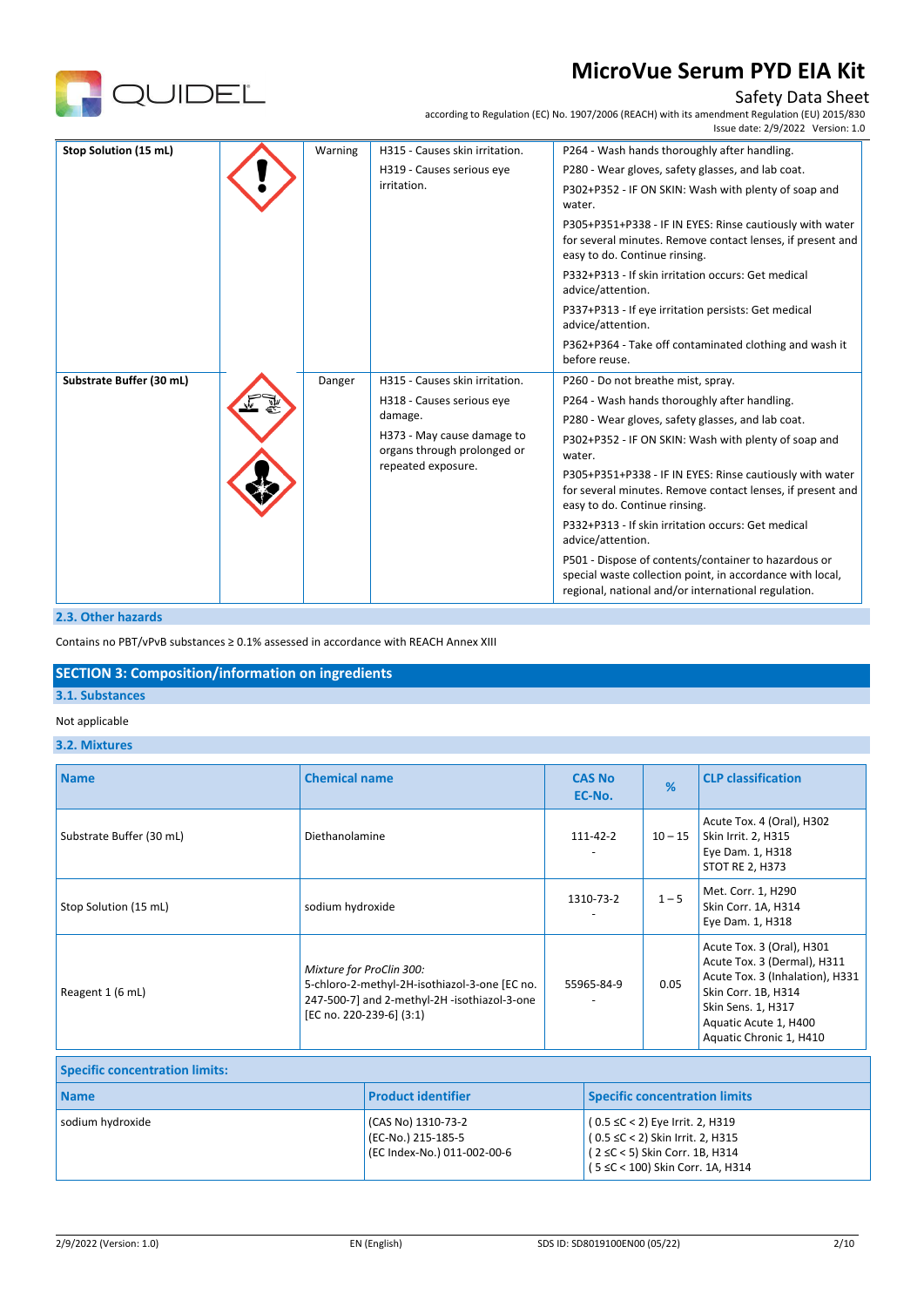

# Safety Data Sheet

according to Regulation (EC) No. 1907/2006 (REACH) with its amendment Regulation (EU) 2015/830 Issue date: 2/9/2022 Version: 1.0

| mixture of: 5-chloro-2-methyl-2H-isothiazol-3-one [EC no.<br>  247-500-7] and 2-methyl-2H -isothiazol-3-one [EC no. 220-   (EC Index-No.) 613-167-00-5<br>$ 239-6 $ $(3:1)$ | $ICAS$ No) 55965-84-9 | $(0.0015 \leq C < 100)$ Skin Sens. 1, H317<br>$(0.06 \leq C < 0.6)$ Eye Irrit. 2, H319<br>$(0.06 \leq C < 0.6)$ Skin Irrit. 2, H315 |
|-----------------------------------------------------------------------------------------------------------------------------------------------------------------------------|-----------------------|-------------------------------------------------------------------------------------------------------------------------------------|
|                                                                                                                                                                             |                       | $(0.6 \leq C < 100)$ Skin Corr. 1B, H314                                                                                            |

Full text of H- and EUH-statements: see section 16

| <b>SECTION 4: First aid measures</b>                                            |                                                                                                                                                         |
|---------------------------------------------------------------------------------|---------------------------------------------------------------------------------------------------------------------------------------------------------|
| 4.1. Description of first aid measures                                          |                                                                                                                                                         |
| First-aid measures general                                                      | : Get medical advice/attention if you feel unwell.                                                                                                      |
| First-aid measures after inhalation                                             | : Remove person to fresh air and keep comfortable for breathing.                                                                                        |
| First-aid measures after skin contact                                           | : Wash skin with plenty of water. If skin irritation or rash occurs: Get medical advice/attention.                                                      |
| First-aid measures after eye contact                                            | : Rinse cautiously with water for several minutes. Remove contact lenses, if present and easy to do.<br>Continue rinsing. Call a physician immediately. |
| First-aid measures after ingestion                                              | : Call a poison center or a doctor if you feel unwell.                                                                                                  |
| 4.2. Most important symptoms and effects, both acute and delayed                |                                                                                                                                                         |
| Symptoms/effects after skin contact                                             | : Irritation. May cause an allergic skin reaction.                                                                                                      |
| Symptoms/effects after eye contact                                              | : Serious damage to eyes.                                                                                                                               |
| 4.3. Indication of any immediate medical attention and special treatment needed |                                                                                                                                                         |
| Treat symptomatically.                                                          |                                                                                                                                                         |

| <b>SECTION 5: Firefighting measures</b>                    |                                                                                                                                             |  |  |  |
|------------------------------------------------------------|---------------------------------------------------------------------------------------------------------------------------------------------|--|--|--|
| 5.1. Extinguishing media                                   |                                                                                                                                             |  |  |  |
| Suitable extinguishing media                               | : Water spray. Dry powder. Foam. Carbon dioxide.                                                                                            |  |  |  |
| 5.2. Special hazards arising from the substance or mixture |                                                                                                                                             |  |  |  |
| Hazardous decomposition products in case of fire           | : Toxic fumes may be released.                                                                                                              |  |  |  |
| 5.3. Advice for firefighters                               |                                                                                                                                             |  |  |  |
| Protection during firefighting                             | : Do not attempt to take action without suitable protective equipment. Self-contained breathing<br>apparatus. Complete protective clothing. |  |  |  |

| <b>SECTION 6: Accidental release measures</b>                            |                                                                                                                                                                |
|--------------------------------------------------------------------------|----------------------------------------------------------------------------------------------------------------------------------------------------------------|
|                                                                          |                                                                                                                                                                |
| 6.1. Personal precautions, protective equipment and emergency procedures |                                                                                                                                                                |
| 6.1.1. For non-emergency personnel                                       |                                                                                                                                                                |
| <b>Emergency procedures</b>                                              | : Ventilate spillage area. Do not breathe mist, spray. Avoid contact with skin and eyes.                                                                       |
| 6.1.2. For emergency responders                                          |                                                                                                                                                                |
| Protective equipment                                                     | : Do not attempt to take action without suitable protective equipment. For further information refer<br>to section 8: "Exposure controls/personal protection". |
| <b>6.2. Environmental precautions</b>                                    |                                                                                                                                                                |
| Avoid release to the environment.                                        |                                                                                                                                                                |
| 6.3. Methods and material for containment and cleaning up                |                                                                                                                                                                |
| Methods for cleaning up                                                  | : Take up liquid spill into absorbent material.                                                                                                                |
| Other information                                                        | : Dispose of materials or solid residues at an authorized site.                                                                                                |

**6.4. Reference to other sections**

For further information refer to section 13.

| <b>SECTION 7: Handling and storage</b>                            |                                                |                                                                                                     |      |
|-------------------------------------------------------------------|------------------------------------------------|-----------------------------------------------------------------------------------------------------|------|
| 7.1. Precautions for safe handling                                |                                                |                                                                                                     |      |
| Precautions for safe handling                                     | mist, spray. Avoid contact with skin and eyes. | : Ensure good ventilation of the work station. Wear personal protective equipment. Do not breathe   |      |
| Hygiene measures                                                  |                                                | : Do not eat, drink or smoke when using this product. Always wash hands after handling the product. |      |
| 7.2. Conditions for safe storage, including any incompatibilities |                                                |                                                                                                     |      |
| Storage conditions                                                | : Store in a well-ventilated place. Keep cool. |                                                                                                     |      |
| 2/9/2022 (Version: 1.0)                                           | EN (English)                                   | SDS ID: SD8019100EN00 (05/22)                                                                       | 3/10 |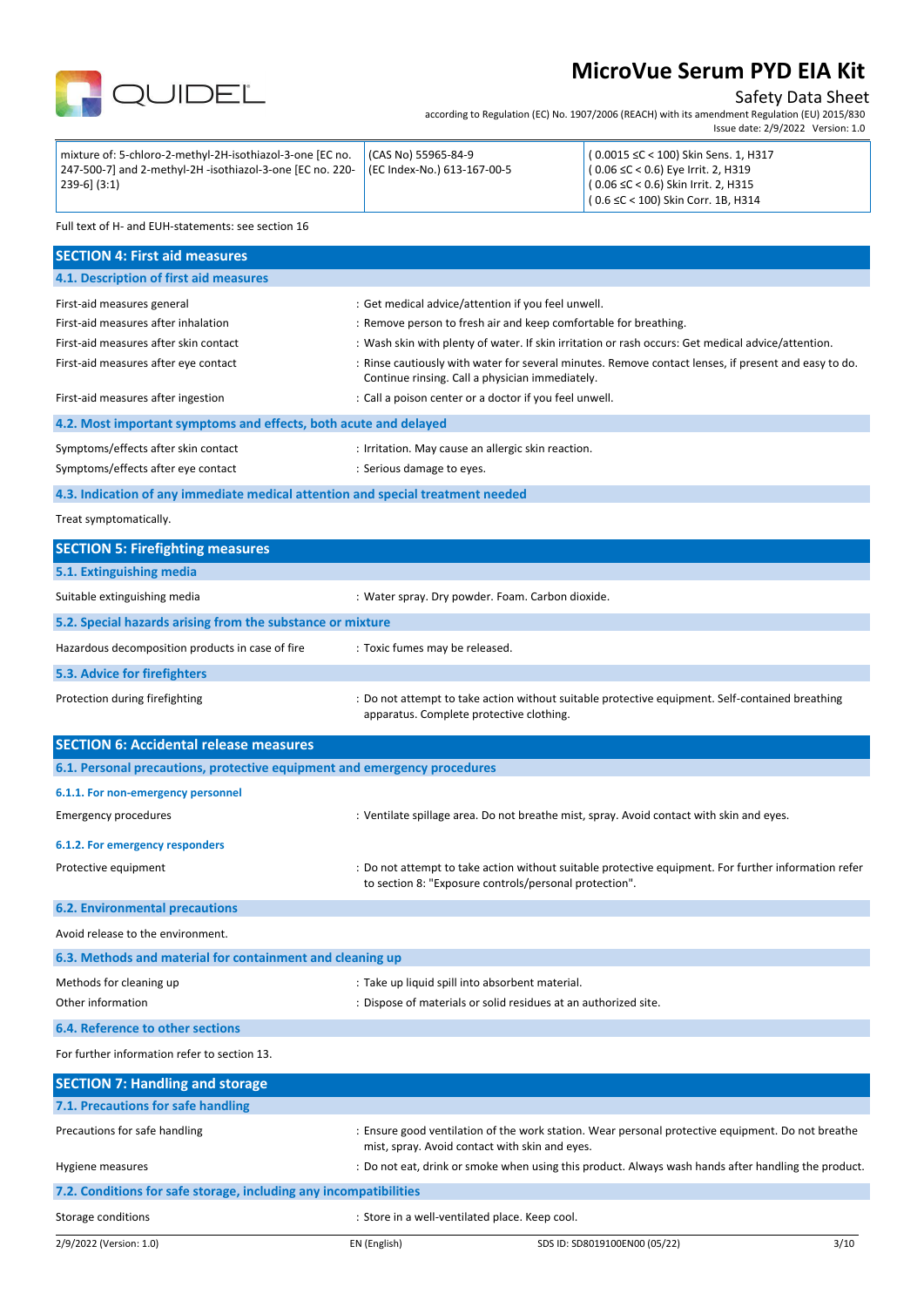

## Safety Data Sheet

according to Regulation (EC) No. 1907/2006 (REACH) with its amendment Regulation (EU) 2015/830 Issue date: 2/9/2022 Version: 1.0

## **7.3. Specific end use(s)**

No additional information available

| <b>SECTION 8: Exposure controls/personal protection</b> |                     |                     |  |  |
|---------------------------------------------------------|---------------------|---------------------|--|--|
| 8.1. Control parameters                                 |                     |                     |  |  |
| sodium hydroxide (1310-73-2)                            |                     |                     |  |  |
| Belgium                                                 | <b>OEL TWA</b>      | 2 mg/ $m3$          |  |  |
| France                                                  | VME (OEL TWA)       | 2 mg/m <sup>3</sup> |  |  |
| United Kingdom                                          | WEL STEL (OEL STEL) | 2 mg/m <sup>3</sup> |  |  |
| USA - ACGIH                                             | ACGIH OEL C         | 2 mg/m <sup>3</sup> |  |  |
| USA - OSHA                                              | Local name          | Sodium hydroxide    |  |  |
| USA - OSHA                                              | OSHA PEL TWA [1]    | 2 mg/ $m3$          |  |  |

| diethanolamine (111-42-2) |                      |                                                    |  |
|---------------------------|----------------------|----------------------------------------------------|--|
| Belgium                   | <b>OEL TWA</b>       | $2 \text{ mg/m}^3$                                 |  |
| Belgium                   | OEL TWA [ppm]        | $0.46$ ppm                                         |  |
| France                    | VME (OEL TWA)        | 15 mg/ $m3$                                        |  |
| France                    | VME (OEL TWA) [ppm]  | 3 ppm                                              |  |
| USA - ACGIH               | <b>ACGIH OEL TWA</b> | 1 mg/m <sup>3</sup> (Inhalable fraction and vapor) |  |

## **8.2. Exposure controls**

## **Appropriate engineering controls:**

Ensure good ventilation of the work station.

#### **Materials for protective clothing:**

Lab coat

**Hand protection:**

Protective gloves

**Eye protection:**

Safety glasses

**Skin and body protection:**

Wear suitable protective clothing

#### **Respiratory protection:**

In case of insufficient ventilation, wear suitable respiratory equipment

#### **Personal protective equipment symbol(s):**



#### **Environmental exposure controls:**

Avoid release to the environment.

#### **Other information:**

Do not eat, drink or smoke when using this product.

| <b>SECTION 9: Physical and chemical properties</b>         |                     |
|------------------------------------------------------------|---------------------|
| 9.1. Information on basic physical and chemical properties |                     |
| Physical state                                             | : Liauid            |
| Colour                                                     | : No data available |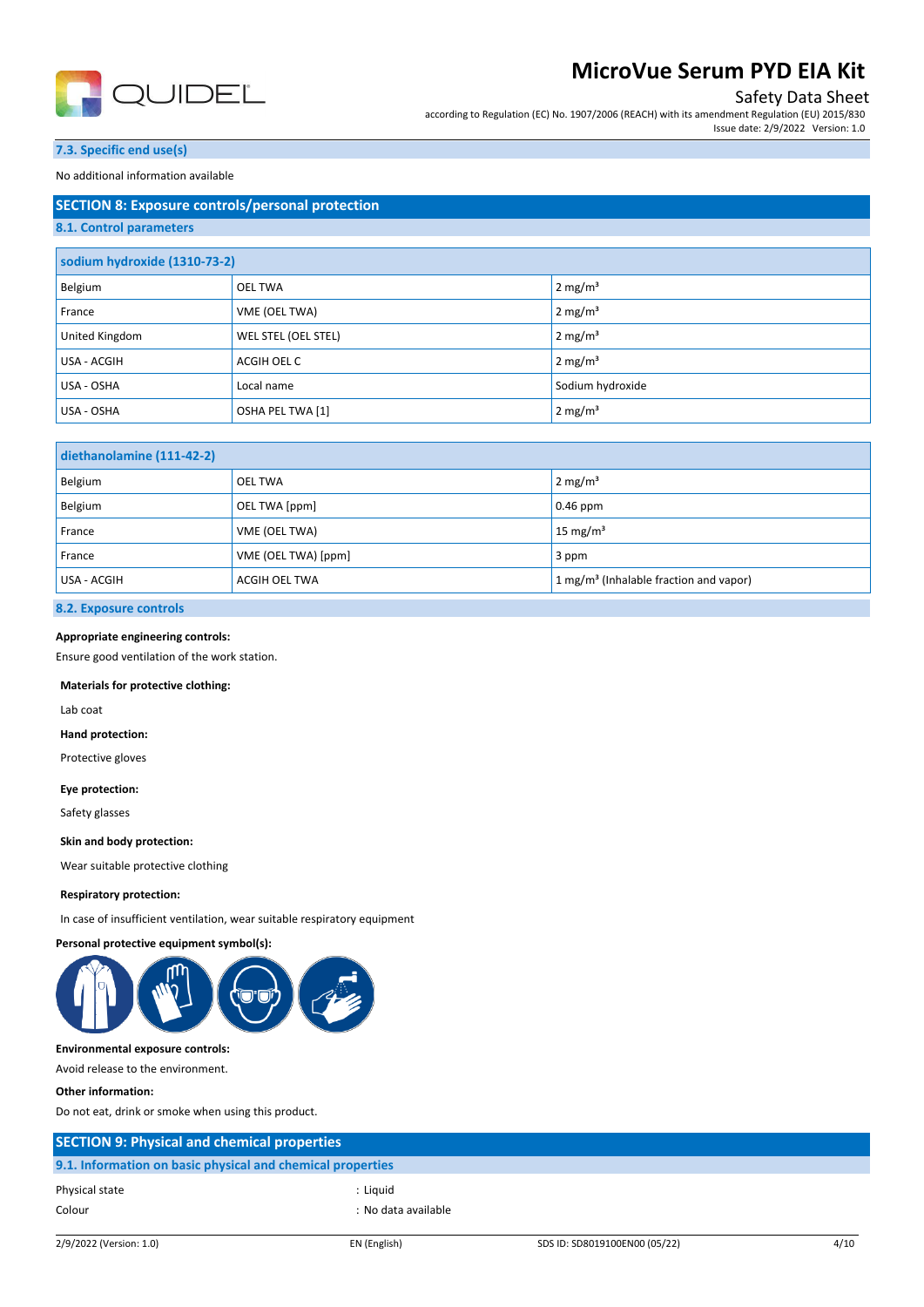

# Safety Data Sheet

according to Regulation (EC) No. 1907/2006 (REACH) with its amendment Regulation (EU) 2015/830 Issue date: 2/9/2022 Version: 1.0

| Odour                                                                                                                                              | : No data available                     |  |  |
|----------------------------------------------------------------------------------------------------------------------------------------------------|-----------------------------------------|--|--|
| Odour threshold                                                                                                                                    | : No data available                     |  |  |
| pH                                                                                                                                                 | : Reagent 1, pH 2.5                     |  |  |
|                                                                                                                                                    | : Substrate Buffer, pH 9.9              |  |  |
|                                                                                                                                                    | : Stop Solution pH, < 13                |  |  |
| Relative evaporation rate (butylacetate=1)                                                                                                         | : No data available                     |  |  |
| Melting point                                                                                                                                      | : Not applicable<br>: No data available |  |  |
| Freezing point<br><b>Boiling point</b>                                                                                                             | : No data available                     |  |  |
| Flash point                                                                                                                                        | : No data available                     |  |  |
| Auto-ignition temperature                                                                                                                          | : No data available                     |  |  |
| Decomposition temperature                                                                                                                          | : No data available                     |  |  |
| Flammability (solid, gas)                                                                                                                          | : Not applicable                        |  |  |
| Vapour pressure                                                                                                                                    | : No data available                     |  |  |
| Relative vapour density at 20 °C                                                                                                                   | : No data available                     |  |  |
| Relative density                                                                                                                                   | : No data available                     |  |  |
| Solubility                                                                                                                                         | : No data available                     |  |  |
| Partition coefficient n-octanol/water (Log Pow)                                                                                                    | : No data available                     |  |  |
| Viscosity, kinematic                                                                                                                               | : No data available                     |  |  |
| Viscosity, dynamic                                                                                                                                 | : No data available                     |  |  |
| <b>Explosive properties</b>                                                                                                                        | : No data available                     |  |  |
| Oxidising properties                                                                                                                               | : No data available                     |  |  |
| <b>Explosive limits</b>                                                                                                                            | : No data available                     |  |  |
| 9.2. Other information                                                                                                                             |                                         |  |  |
| No additional information available                                                                                                                |                                         |  |  |
| <b>SECTION 10: Stability and reactivity</b>                                                                                                        |                                         |  |  |
| 10.1. Reactivity                                                                                                                                   |                                         |  |  |
| The product is non-reactive under normal conditions of use, storage and transport.                                                                 |                                         |  |  |
| 10.2. Chemical stability                                                                                                                           |                                         |  |  |
| Stable under normal conditions.                                                                                                                    |                                         |  |  |
| 10.3. Possibility of hazardous reactions                                                                                                           |                                         |  |  |
| No dangerous reactions known under normal conditions of use.                                                                                       |                                         |  |  |
| 10.4. Conditions to avoid                                                                                                                          |                                         |  |  |
| None under recommended storage and handling conditions (see section 7).                                                                            |                                         |  |  |
| 10.5. Incompatible materials                                                                                                                       |                                         |  |  |
| No additional information available                                                                                                                |                                         |  |  |
| 10.6. Hazardous decomposition products                                                                                                             |                                         |  |  |
| Under normal conditions of storage and use, hazardous decomposition products should not be produced.                                               |                                         |  |  |
| <b>SECTION 11: Toxicological information</b>                                                                                                       |                                         |  |  |
| 11.1. Information on toxicological effects                                                                                                         |                                         |  |  |
| Acute toxicity (oral)                                                                                                                              | : Not classified                        |  |  |
| Acute toxicity (dermal)                                                                                                                            | : Not classified                        |  |  |
| Acute toxicity (inhalation)                                                                                                                        | : Not classified                        |  |  |
| mixture of: 5-chloro-2-methyl-2H-isothiazol-3-one [EC no. 247-500-7] and 2-methyl-2H -isothiazol-3-one [EC no. 220-239-6] (3:1) (55965-<br>$84-9)$ |                                         |  |  |

| । 84-91       |                                                        |
|---------------|--------------------------------------------------------|
| LD50 oral rat | 53 mg/kg (Rat, Literature study)                       |
| LD50 dermal   | $\vert$ 200 – 1000 mg/kg bodyweight (Literature study) |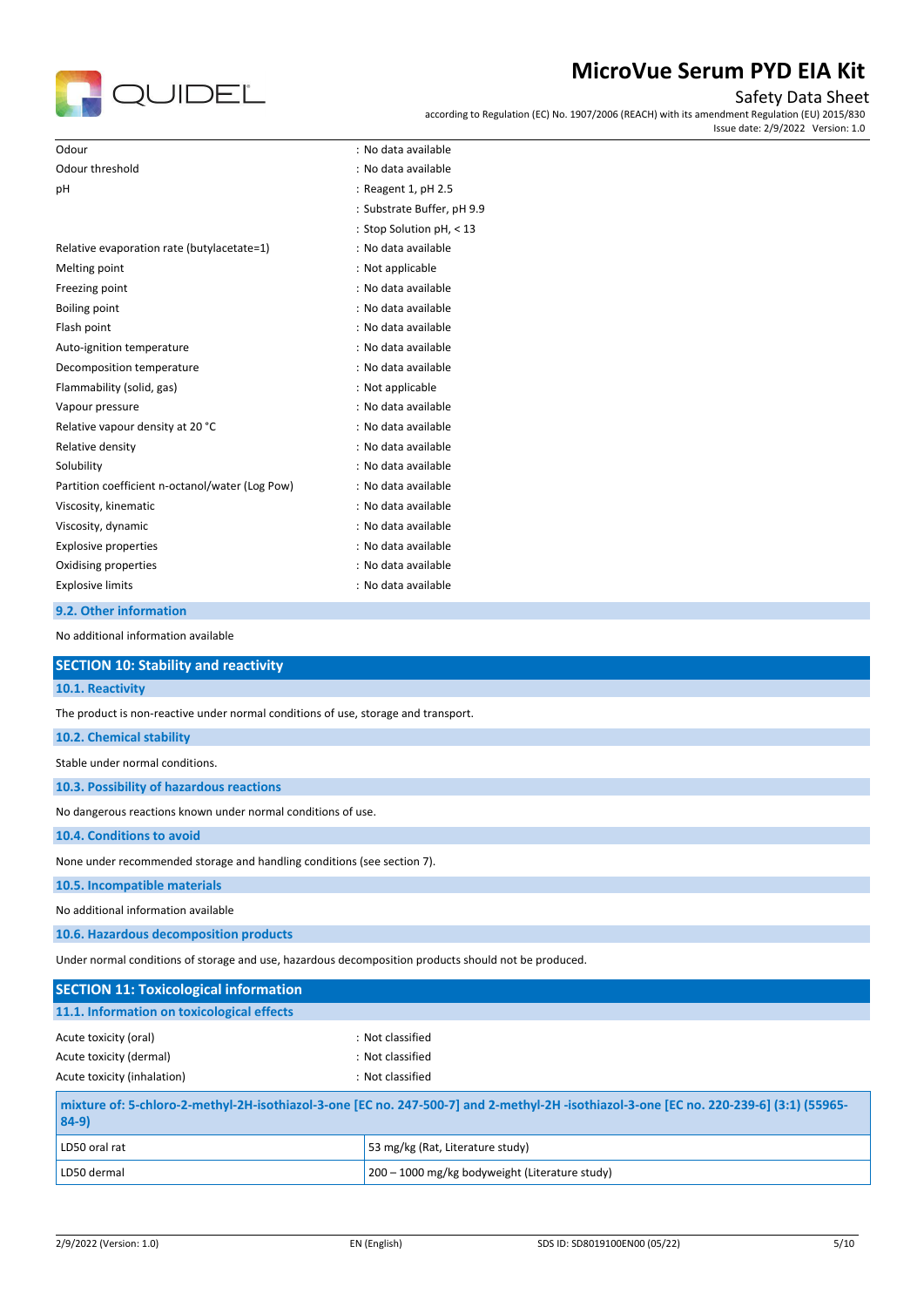

# Safety Data Sheet

according to Regulation (EC) No. 1907/2006 (REACH) with its amendment Regulation (EU) 2015/830

|                                                                                                                                                    | Issue date: 2/9/2022 Version: 1.0                                                                                                       |  |  |
|----------------------------------------------------------------------------------------------------------------------------------------------------|-----------------------------------------------------------------------------------------------------------------------------------------|--|--|
| diethanolamine (111-42-2)                                                                                                                          |                                                                                                                                         |  |  |
| LD50 oral rat                                                                                                                                      | 620 mg/kg (Rat)                                                                                                                         |  |  |
| LD50 dermal rabbit                                                                                                                                 | 7640 mg/kg (Rabbit)                                                                                                                     |  |  |
| Skin corrosion/irritation                                                                                                                          | : Causes skin irritation.                                                                                                               |  |  |
| Serious eye damage/irritation                                                                                                                      | : Causes serious eye damage.                                                                                                            |  |  |
| Respiratory or skin sensitisation                                                                                                                  | : May cause an allergic skin reaction.                                                                                                  |  |  |
| Germ cell mutagenicity                                                                                                                             | : Not classified                                                                                                                        |  |  |
| Carcinogenicity                                                                                                                                    | : Not classified                                                                                                                        |  |  |
| Reproductive toxicity                                                                                                                              | : Not classified                                                                                                                        |  |  |
| STOT-single exposure                                                                                                                               | : Not classified                                                                                                                        |  |  |
| STOT-repeated exposure                                                                                                                             | : May cause damage to organs through prolonged or repeated exposure.                                                                    |  |  |
| Aspiration hazard                                                                                                                                  | : Not classified                                                                                                                        |  |  |
| <b>SECTION 12: Ecological information</b>                                                                                                          |                                                                                                                                         |  |  |
| 12.1. Toxicity                                                                                                                                     |                                                                                                                                         |  |  |
| Ecology - general                                                                                                                                  | : The product is not considered harmful to aquatic organisms nor to cause long-term adverse effects<br>in the environment.              |  |  |
| Hazardous to the aquatic environment, short-term<br>(acute)                                                                                        | : Not classified                                                                                                                        |  |  |
| Hazardous to the aquatic environment, long-term<br>(chronic)                                                                                       | : Not classified                                                                                                                        |  |  |
| mixture of: 5-chloro-2-methyl-2H-isothiazol-3-one [EC no. 247-500-7] and 2-methyl-2H -isothiazol-3-one [EC no. 220-239-6] (3:1) (55965-<br>$84-9)$ |                                                                                                                                         |  |  |
| LC50 - Fish [1]                                                                                                                                    | 0.28 mg/l (96 h, Lepomis macrochirus, Literature)                                                                                       |  |  |
| EC50 - Crustacea [1]                                                                                                                               | 0.16 mg/l (48 h, Daphnia magna, Literature)                                                                                             |  |  |
| EC50 72h - Algae [1]                                                                                                                               | 0.018 mg/l (Pseudokirchneriella subcapitata, Literature)                                                                                |  |  |
|                                                                                                                                                    |                                                                                                                                         |  |  |
| sodium hydroxide (1310-73-2)                                                                                                                       |                                                                                                                                         |  |  |
| LC50 - Fish [1]                                                                                                                                    | 45.4 mg/l (Other, 96 h, Salmo gairdneri, Static system, Fresh water, Experimental value)                                                |  |  |
| EC50 - Crustacea [1]                                                                                                                               | 40.4 mg/l (Other, 48 h, Ceriodaphnia sp., Experimental value)                                                                           |  |  |
|                                                                                                                                                    |                                                                                                                                         |  |  |
| diethanolamine (111-42-2)                                                                                                                          |                                                                                                                                         |  |  |
| LC50 - Fish [1]                                                                                                                                    | 1664 mg/l (96 h, Pimephales promelas, Static system)                                                                                    |  |  |
| EC50 - Crustacea [1]                                                                                                                               | 55 mg/l (48 h, Daphnia magna)                                                                                                           |  |  |
| EC50 72h - Algae [1]                                                                                                                               | 75 mg/l (Scenedesmus subspicatus)                                                                                                       |  |  |
| 12.2. Persistence and degradability                                                                                                                |                                                                                                                                         |  |  |
| $84-9)$                                                                                                                                            | mixture of: 5-chloro-2-methyl-2H-isothiazol-3-one [EC no. 247-500-7] and 2-methyl-2H -isothiazol-3-one [EC no. 220-239-6] (3:1) (55965- |  |  |
| Diochamical owners domand (DOD)                                                                                                                    | Not applicable                                                                                                                          |  |  |

| Biochemical oxygen demand (BOD) | Not applicable. |
|---------------------------------|-----------------|
| Chemical oxygen demand (COD)    | Not applicable. |
| ThOD                            | Not applicable. |
| BOD (% of ThOD)                 | Not applicable. |

| sodium hydroxide (1310-73-2)    |                                   |
|---------------------------------|-----------------------------------|
| Persistence and degradability   | Biodegradability: not applicable. |
| Biochemical oxygen demand (BOD) | Not applicable (inorganic)        |
| Chemical oxygen demand (COD)    | Not applicable (inorganic)        |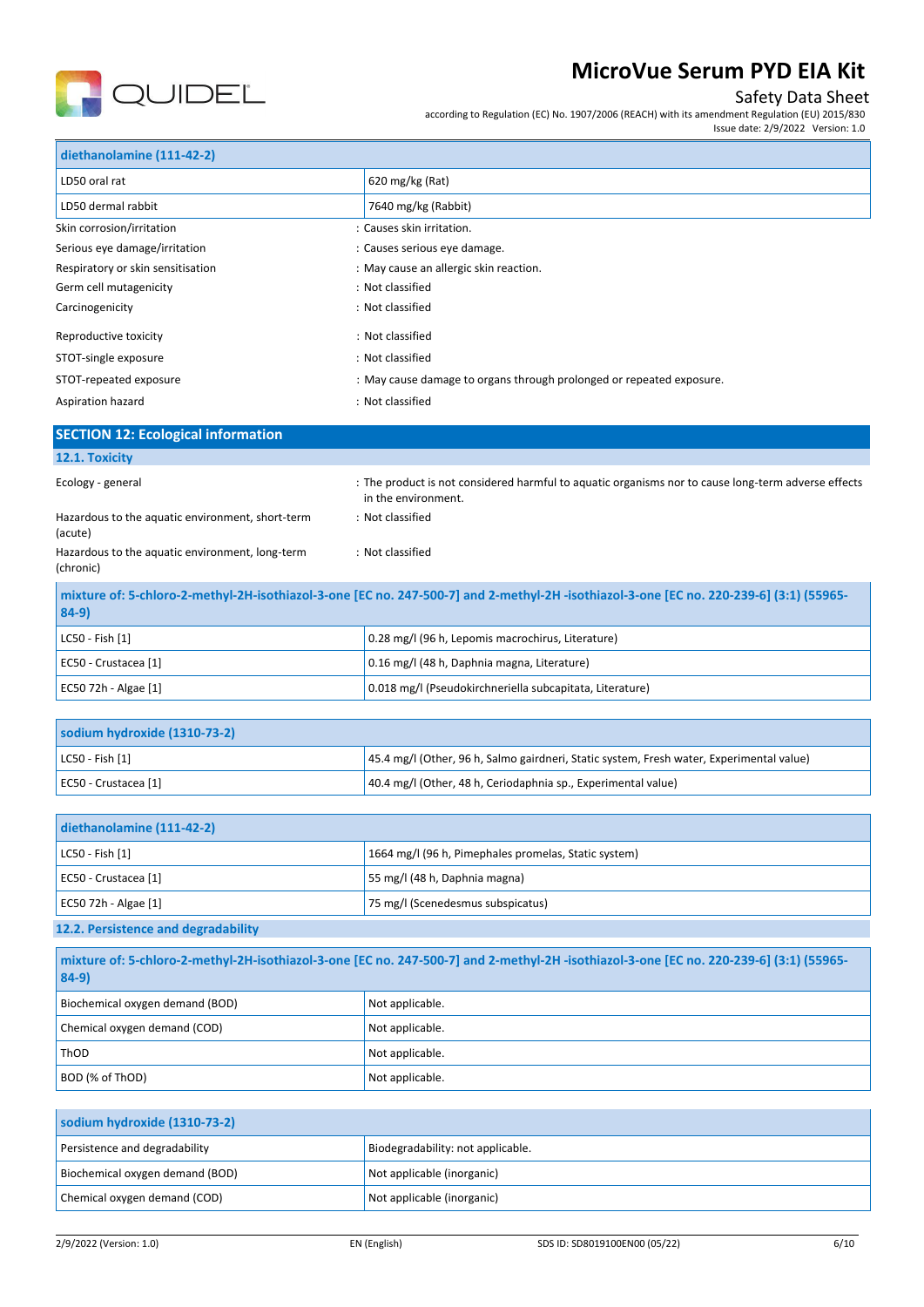

## Safety Data Sheet

according to Regulation (EC) No. 1907/2006 (REACH) with its amendment Regulation (EU) 2015/830

Issue date: 2/9/2022 Version: 1.0

ThOD **Not applicable (inorganic)** Not applicable (inorganic)

| diethanolamine (111-42-2)                                                                   |                          |  |
|---------------------------------------------------------------------------------------------|--------------------------|--|
| Persistence and degradability<br>Biodegradable in the soil. Readily biodegradable in water. |                          |  |
| Biochemical oxygen demand (BOD)                                                             | 0.22 g $O_2/g$ substance |  |
| Chemical oxygen demand (COD)                                                                | 1.52 g $O_2/g$ substance |  |
| ThOD                                                                                        | 2.13 g $O2/g$ substance  |  |
| BOD (% of ThOD)                                                                             | 0.1                      |  |
| 12.3. Bioaccumulative potential                                                             |                          |  |

**mixture of: 5-chloro-2-methyl-2H-isothiazol-3-one [EC no. 247-500-7] and 2-methyl-2H -isothiazol-3-one [EC no. 220-239-6] (3:1) (55965- 84-9)**  $\vert$  Bioaccumulative potential  $\vert$  Not established.

|                              | . . <b>. . .</b> |
|------------------------------|------------------|
|                              |                  |
|                              |                  |
| sodium hydroxide (1310-73-2) |                  |

| diethanolamine (111-42-2)                                                                                                                         |                      |  |
|---------------------------------------------------------------------------------------------------------------------------------------------------|----------------------|--|
| Partition coefficient n-octanol/water (Log Pow)<br>$-2.18 - -1.43$ (Experimental value)                                                           |                      |  |
| Bioaccumulative potential                                                                                                                         | Not bioaccumulative. |  |
| 12.4. Mobility in soil                                                                                                                            |                      |  |
| mixture of: 5-chloro-2-methyl-2H-isothiazol-3-one [EC no. 247-500-7] and 2-methyl-2H-isothiazol-3-one [EC no. 220-239-6] (3:1) (55965-<br>$84-9)$ |                      |  |
| No (test) data on mobility of the components available.<br>Ecology - soil                                                                         |                      |  |

| sodium hydroxide (1310-73-2)                                             |  |  |
|--------------------------------------------------------------------------|--|--|
| No (test) data on mobility of the substance available.<br>Ecology - soil |  |  |
| 12.5. Results of PBT and vPvB assessment                                 |  |  |
| <b>Component</b>                                                         |  |  |

| diethanolamine (111-42-2)     | This substance/mixture does not meet the PBT criteria of REACH regulation, annex XIII<br>This substance/mixture does not meet the vPvB criteria of REACH regulation, annex XIII |
|-------------------------------|---------------------------------------------------------------------------------------------------------------------------------------------------------------------------------|
| sodium hydroxide (1310-73-2)  | This substance/mixture does not meet the PBT criteria of REACH regulation, annex XIII<br>This substance/mixture does not meet the vPvB criteria of REACH regulation, annex XIII |
| 13 C. Othor odicional othogic |                                                                                                                                                                                 |

## **12.6. Other adverse effects**

No additional information available

| <b>SECTION 13: Disposal considerations</b> |                                                                                               |
|--------------------------------------------|-----------------------------------------------------------------------------------------------|
| 13.1. Waste treatment methods              |                                                                                               |
| Regional legislation (waste)               | : Disposal must be done according to official regulations.                                    |
| Waste treatment methods                    | : Dispose of contents/container in accordance with licensed collector's sorting instructions. |
| Sewage disposal recommendations            | : Disposal must be done according to official regulations.                                    |
| Ecology - waste materials                  | : Avoid release to the environment.                                                           |
| <b>SECTION 14: Transport information</b>   |                                                                                               |
|                                            |                                                                                               |

#### In accordance with ADR / IMDG / IATA / ADN

|  | 14.1. UN number |
|--|-----------------|

UN-No. (ADR) : Not regulated UN-No. (IMDG) : Not regulated

Bioaccumulative potential Not bioaccumulative.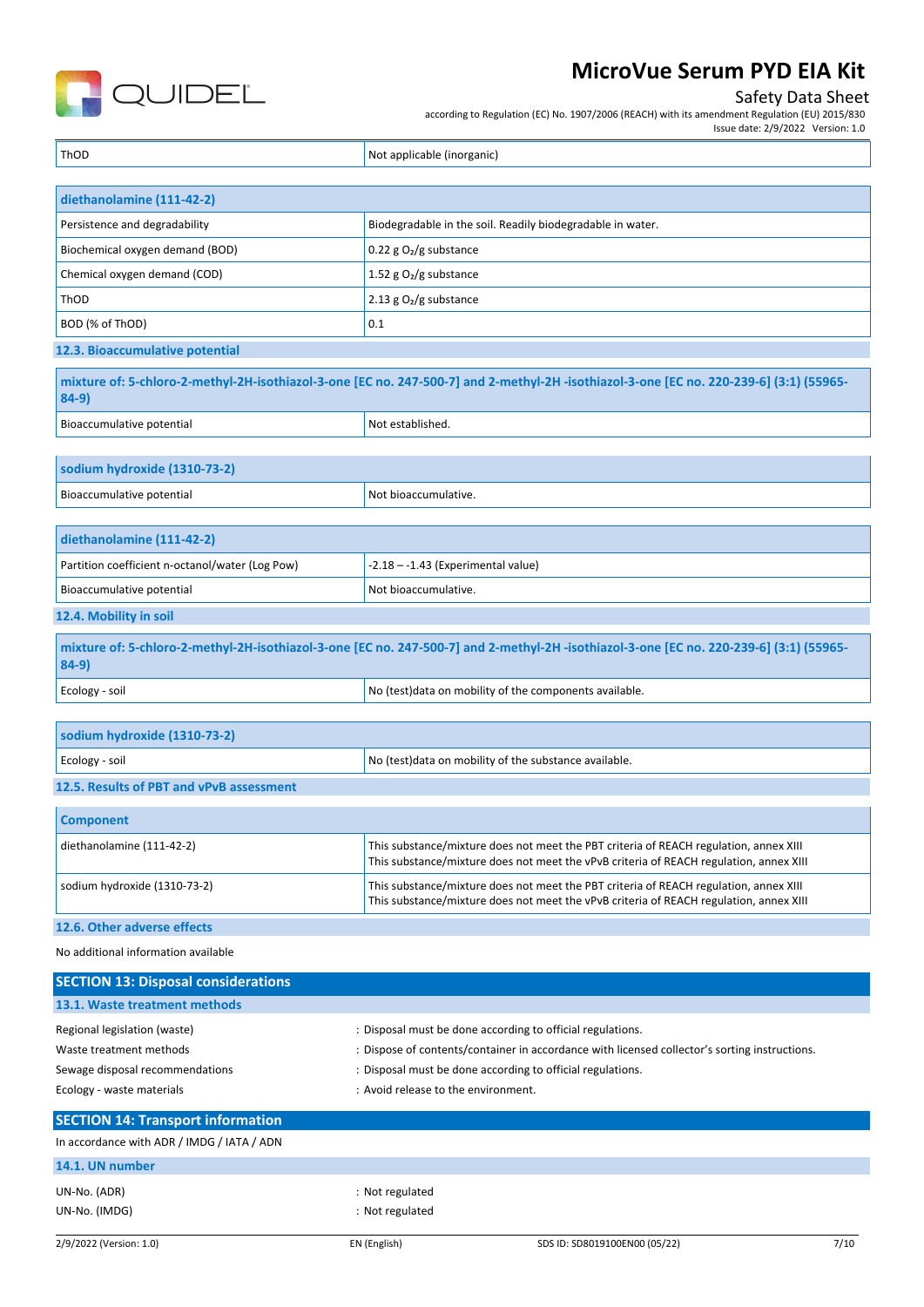

## Safety Data Sheet

Issue date: 2/9/2022 Version: 1.0

according to Regulation (EC) No. 1907/2006 (REACH) with its amendment Regulation (EU) 2015/830

| UN-No. (IATA)                                                            | : Not regulated                          |  |
|--------------------------------------------------------------------------|------------------------------------------|--|
| UN-No. (ADN)                                                             | : Not regulated                          |  |
| 14.2. UN proper shipping name                                            |                                          |  |
| Proper Shipping Name (ADR)                                               | : Not regulated                          |  |
| Proper Shipping Name (IMDG)                                              | : Not regulated                          |  |
| Proper Shipping Name (IATA)                                              | : Not regulated                          |  |
| Proper Shipping Name (ADN)                                               | : Not regulated                          |  |
| 14.3. Transport hazard class(es)                                         |                                          |  |
| <b>ADR</b>                                                               |                                          |  |
| Transport hazard class(es) (ADR)                                         | : Not regulated                          |  |
| <b>IMDG</b>                                                              |                                          |  |
| Transport hazard class(es) (IMDG)                                        | : Not regulated                          |  |
| <b>IATA</b>                                                              |                                          |  |
| Transport hazard class(es) (IATA)                                        | : Not regulated                          |  |
| <b>ADN</b>                                                               |                                          |  |
| Transport hazard class(es) (ADN)                                         | : Not regulated                          |  |
| 14.4. Packing group                                                      |                                          |  |
| Packing group (ADR)                                                      | : Not regulated                          |  |
| Packing group (IMDG)                                                     | : Not regulated                          |  |
| Packing group (IATA)                                                     | : Not regulated                          |  |
| Packing group (ADN)                                                      | : Not regulated                          |  |
| 14.5. Environmental hazards                                              |                                          |  |
| Dangerous for the environment                                            | : No                                     |  |
| Marine pollutant                                                         | : No                                     |  |
| Other information                                                        | : No supplementary information available |  |
| 14.6. Special precautions for user                                       |                                          |  |
| <b>Overland transport</b>                                                |                                          |  |
| Not regulated                                                            |                                          |  |
| Transport by sea                                                         |                                          |  |
| Not regulated                                                            |                                          |  |
| Air transport                                                            |                                          |  |
| Not regulated                                                            |                                          |  |
| Inland waterway transport                                                |                                          |  |
| Not regulated                                                            |                                          |  |
| 14.7. Transport in bulk according to Annex II of Marpol and the IBC Code |                                          |  |
| Not applicable                                                           |                                          |  |
| <b>SECTION 15: Regulatory information</b>                                |                                          |  |

**15.1. Safety, health and environmental regulations/legislation specific for the substance or mixture**

#### **15.1.1. EU-Regulations**

Contains no REACH substances with Annex XVII restrictions Contains no substance on the REACH candidate list Contains no REACH Annex XIV substances

## **15.1.2. National regulations**

| Germany                                    |                                                                    |                                                                                               |      |
|--------------------------------------------|--------------------------------------------------------------------|-----------------------------------------------------------------------------------------------|------|
| Regulatory reference                       |                                                                    | : WGK 1, Slightly hazardous to water (Classification according to AwSV, Annex 1)              |      |
| <b>Employment restrictions</b>             |                                                                    | : Observe restrictions according Act on the Protection of Working Mothers (MuSchG)            |      |
|                                            |                                                                    | Observe restrictions according Act on the Protection of Young People in Employment (JArbSchG) |      |
| Hazardous Incident Ordinance (12. BImSchV) | : Is not subject of the 12. BlmSchV (Hazardous Incident Ordinance) |                                                                                               |      |
|                                            |                                                                    |                                                                                               |      |
| 2/9/2022 (Version: 1.0)                    | EN (English)                                                       | SDS ID: SD8019100EN00 (05/22)                                                                 | 8/10 |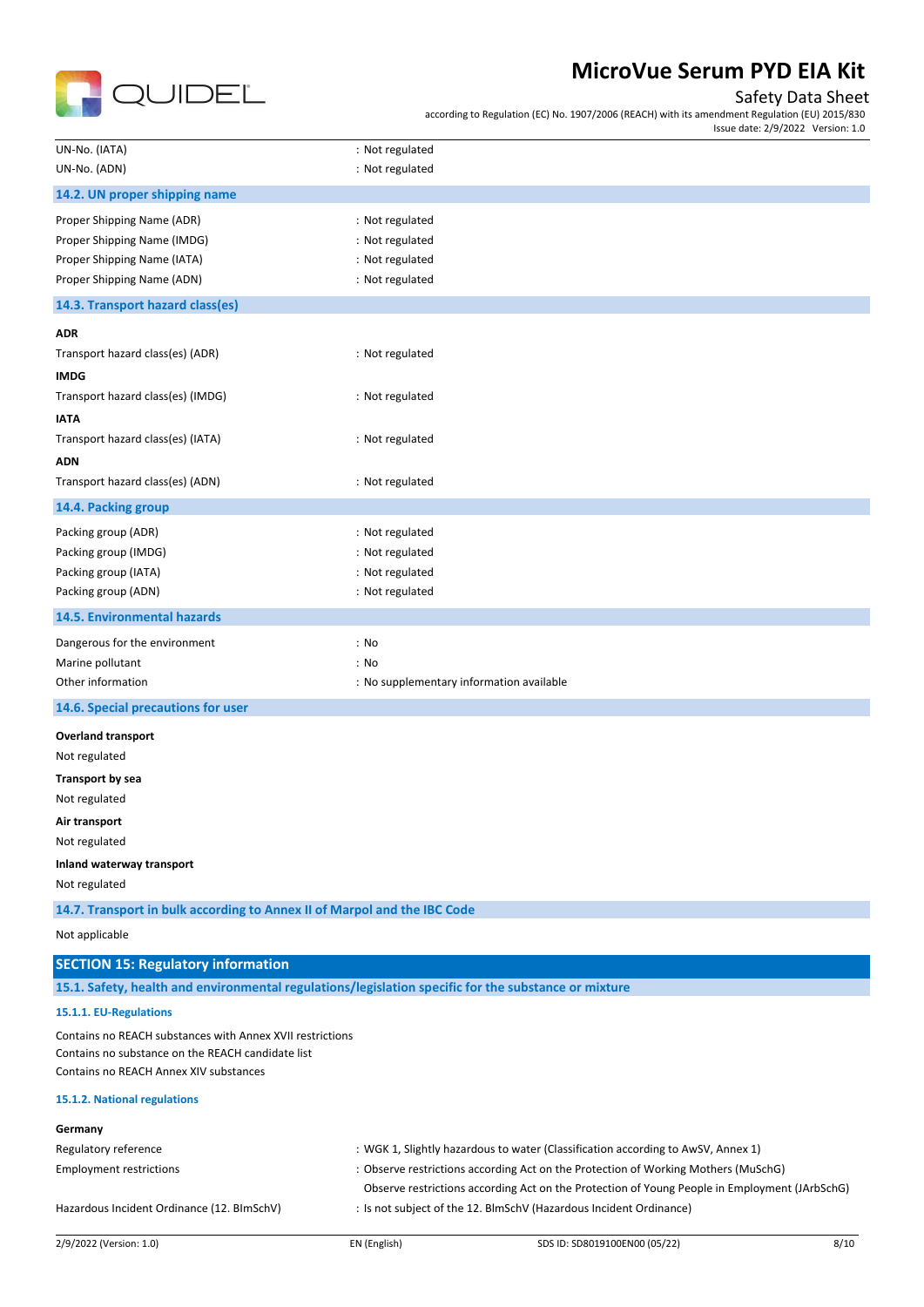

## Safety Data Sheet

according to Regulation (EC) No. 1907/2006 (REACH) with its amendment Regulation (EU) 2015/830 Issue date: 2/9/2022 Version: 1.0

#### **Netherlands**

SZW-lijst van kankerverwekkende stoffen : None of the components are listed SZW-lijst van mutagene stoffen issues in the source of the components are listed SZW-lijst van reprotoxische stoffen – Borstvoeding : None of the components are listed SZW-lijst van reprotoxische stoffen – Vruchtbaarheid : None of the components are listed

SZW-lijst van reprotoxische stoffen – Ontwikkeling : None of the components are listed

#### **Denmark**

Danish National Regulations : Young people below the age of 18 years are not allowed to use the product Pregnant/breastfeeding women working with the product must not be in direct contact with the product

#### **15.2. Chemical safety assessment**

No chemical safety assessment has been carried out

|                                    | <b>SECTION 16: Other information</b>                                                              |  |  |
|------------------------------------|---------------------------------------------------------------------------------------------------|--|--|
| Indication of changes:             |                                                                                                   |  |  |
| New EU SDS template.               |                                                                                                   |  |  |
| <b>Abbreviations and acronyms:</b> |                                                                                                   |  |  |
| <b>ADN</b>                         | European Agreement concerning the International Carriage of Dangerous Goods by Inland Waterways   |  |  |
| <b>ADR</b>                         | European Agreement concerning the International Carriage of Dangerous Goods by Road               |  |  |
| ATE                                | <b>Acute Toxicity Estimate</b>                                                                    |  |  |
| <b>BLV</b>                         | <b>Biological limit value</b>                                                                     |  |  |
| CAS No                             | Chemical Abstract Service number                                                                  |  |  |
| <b>CLP</b>                         | Classification Labelling Packaging Regulation; Regulation (EC) No 1272/2008                       |  |  |
| <b>DMEL</b>                        | Derived Minimal Effect level                                                                      |  |  |
| <b>DNEL</b>                        | Derived-No Effect Level                                                                           |  |  |
| <b>EC50</b>                        | Median effective concentration                                                                    |  |  |
| EC-No.                             | European Community number                                                                         |  |  |
| EN                                 | European Standard                                                                                 |  |  |
| <b>IATA</b>                        | International Air Transport Association                                                           |  |  |
| <b>IMDG</b>                        | International Maritime Dangerous Goods                                                            |  |  |
| <b>LC50</b>                        | Median lethal concentration                                                                       |  |  |
| LD50                               | Median lethal dose                                                                                |  |  |
| LOAEL                              | Lowest Observed Adverse Effect Level                                                              |  |  |
| <b>NOAEC</b>                       | No-Observed Adverse Effect Concentration                                                          |  |  |
| <b>NOAEL</b>                       | No-Observed Adverse Effect Level                                                                  |  |  |
| <b>NOEC</b>                        | No-Observed Effect Concentration                                                                  |  |  |
| OEL                                | Occupational Exposure Limit                                                                       |  |  |
| PBT                                | Persistent Bioaccumulative Toxic                                                                  |  |  |
| PNEC                               | Predicted No-Effect Concentration                                                                 |  |  |
| <b>REACH</b>                       | Registration, Evaluation, Authorisation and Restriction of Chemicals Regulation (EC) No 1907/2006 |  |  |
| <b>RID</b>                         | Regulations concerning the International Carriage of Dangerous Goods by Rail                      |  |  |
| SDS                                | Safety Data Sheet                                                                                 |  |  |
| vPvB                               | Very Persistent and Very Bioaccumulative                                                          |  |  |
| WGK                                | <b>Water Hazard Class</b>                                                                         |  |  |
| Other information                  | : Please review product insert prior to using this product.                                       |  |  |